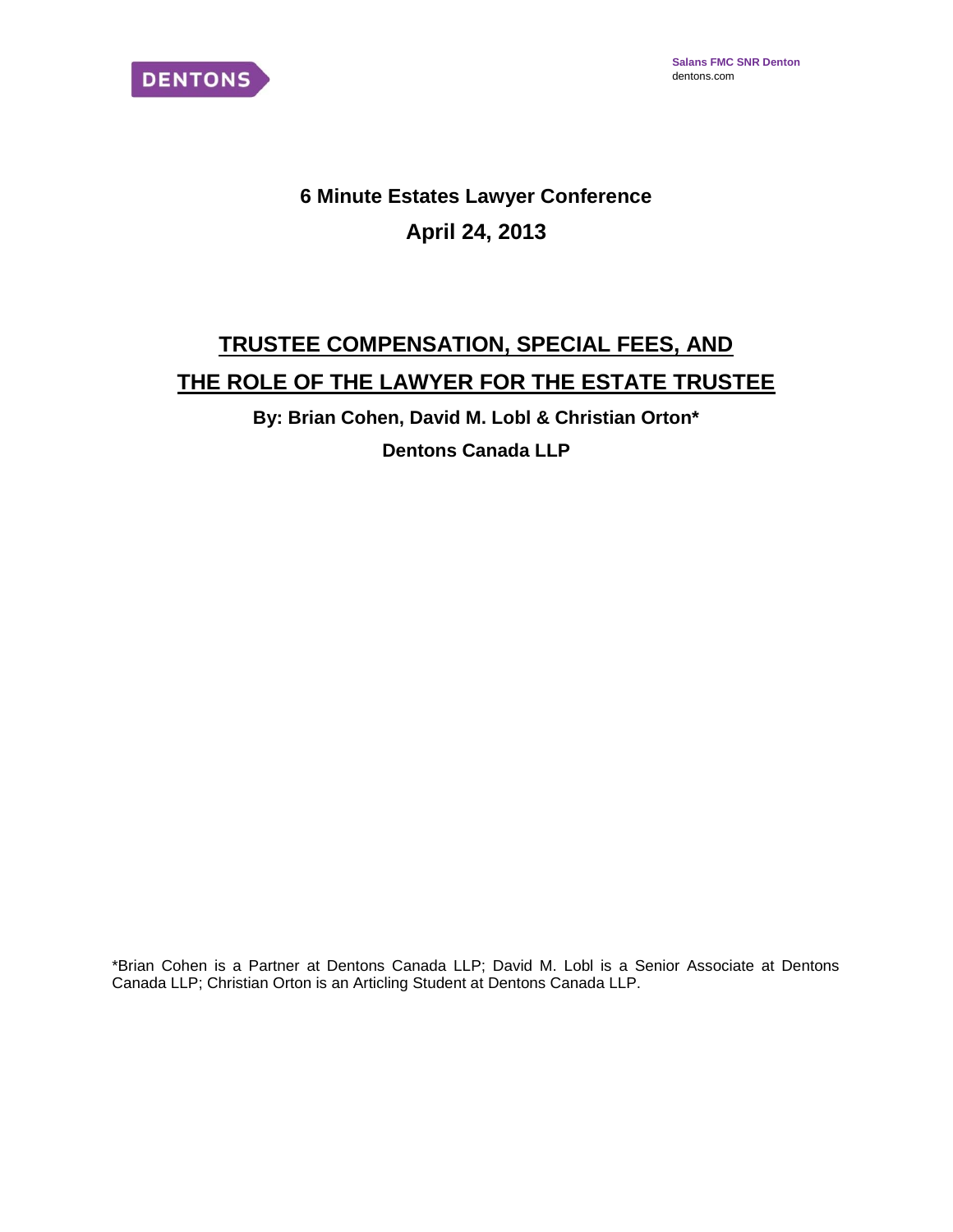## **TRUSTEE COMPENSATION, SPECIAL FEES, AND THE ROLE OF THE LAWYER FOR THE ESTATE TRUSTEE**

Brian Cohen, David M. Lobl and Christian Orton

The role of an estate trustee<sup>1</sup> is often thrust upon a family member or friend and can bring with it a range of unfamiliar responsibilities and obligations. Sometimes the tasks required of the estate trustee may be straightforward and accomplished with minimum effort, however, often the estate trustee is required to expend considerable time and effort in problem resolution. Once the estate is fully administered the estate trustee is entitled to reasonable compensation that can, in most cases, be agreed upon. Where unusual effort has been required of the estate trustee a higher level of compensation may be sought. How is that compensation to be quantified - and how are differences in expectations between the trustees and the beneficiaries to be resolved?

This paper examines estate trustee compensation in general, requests for special fees and the role of the lawyer for the estate trustee in the determination of same. Particular attention is directed to issues resulting from expectations of compensation in excess of that normally awarded for cases of similar complexity and estate size.

## **Trustee Compensation**

In acting for the estate a trustee is entitled to compensation for the services rendered in administering the estate, in addition to the costs/expenses incurred in the role of trustee on the basis of reimbursement.<sup>2</sup> Under the *Trustee Act* (Ontario) [the "Act"]<sup>3</sup> trustees are entitled to be compensated for their services on the passing of accounts.<sup>4</sup> As the Act does not specify how the trustee's compensation should be quantified, the Court looks to the common law to determine what it should be.

The Ontario Court of Appeal commented in *Re Atkinson Estate* ["Atkinson"]<sup>5</sup> that compensation must be determined in light of the language of the statutory provision that provides for it.<sup>6</sup> At the time of the Atkinson decision, subsection 60(3) of the 1950 Trustees Act (Ontario)<sup>7</sup> employed substantively the

 $1$  For the purposes of this paper, the terms trustee and estate trustee will be used interchangeably and shall include an "Estate Trustee" as defined in Rule 74.01 of the *Rules of Civil Procedure*, R.R.O. 1990, Reg. 194, as well as a trustee of an *inter vivos* trust as applicable.

<sup>2</sup> *Worrall v. Harford* (1802), 32 E.R. 250 (Ex. Ch.); See also Donovan W.M. Waters, Mark R. Gillen & Lionel Smith, *Waters' Law of Trusts In Canada*, 4th ed. (Toronto: Carswell, 2012) at 1208 [Waters].

<sup>3</sup> *Trustee Act*, R.S.O. 1990, c. T.23.

<sup>4</sup> *Trustee Act*, *ibid*. ss. 23, 61; See also *Rules of Civil Procedure*, *supra* note 1, R. 74.17(1)(i):

<sup>…</sup> accounts filed with the court shall include,

<sup>(</sup>i) a statement of the compensation claimed by the estate trustee and, where the statement of compensation includes a management fee based on the value of the asset of the estate, a statement setting out the method of determining the value of the assets

<sup>5</sup> *Atkinson Estate, Re* (1951), [1952] O.R. 685, 1951 CarswellOnt 404 at paras. 17-18 (C.A.) [*Atkinson*].

<sup>6</sup> *Atkinson*, *ibid*. at para. 15.

<sup>7</sup> *Trustee Act*, R.S.O. 1950, c. 400.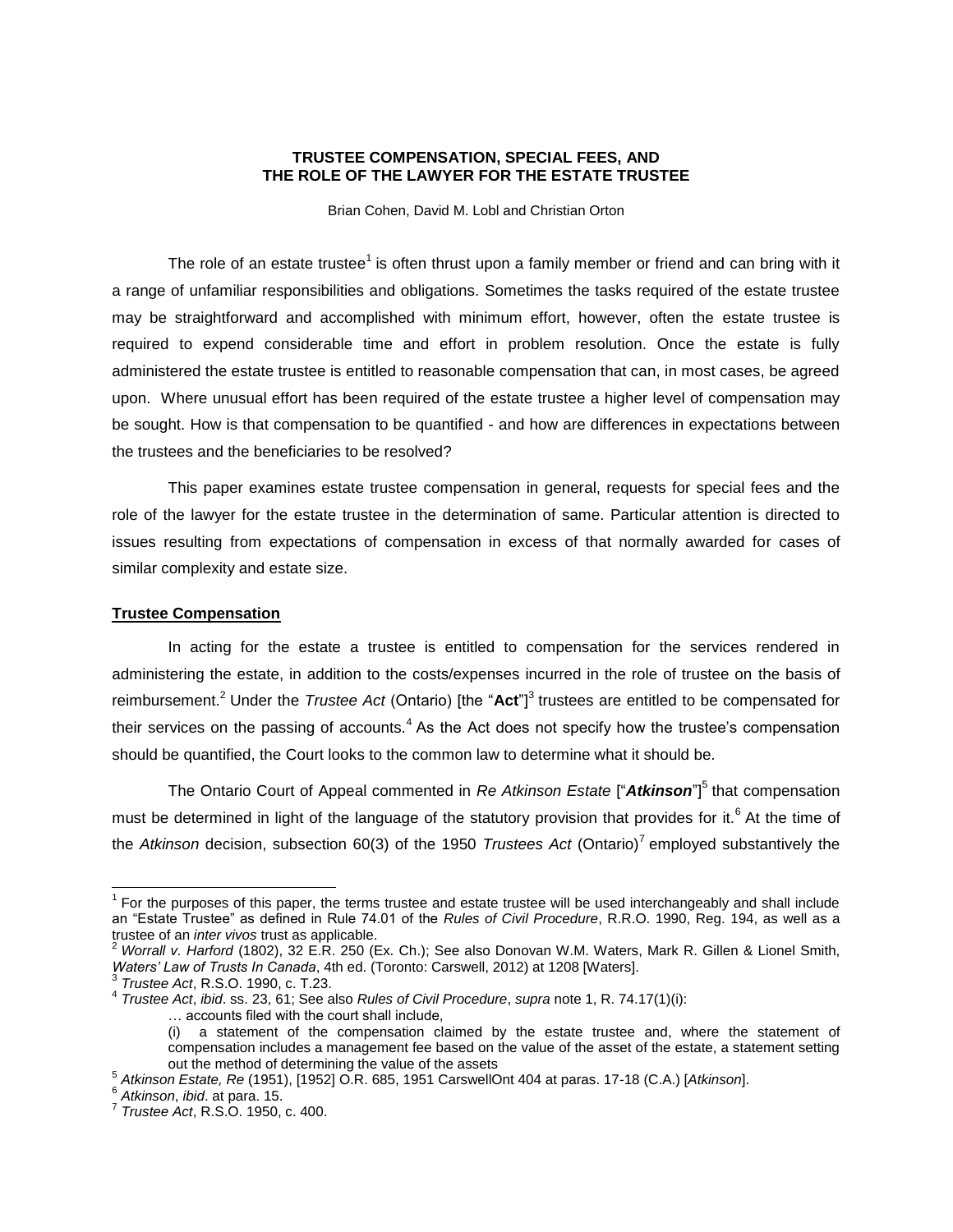same language that exists today in subsection 61(1) of the Act.  $8$  These provisions provide that an individual acting in the capacity as a trustee will be entitled to compensation for the "care, pains and trouble, and the time expended in and about the estate"; the compensation to be determined by a judge of the Superior Court of Justice.

The Court of Appeal further explained that the convention of applying established percentages in devising estate trustee compensation, while a useful guide, should not be adhered to slavishly. The Court commented the following:

…[D]epending upon the idiosyncrasies of the particular estate, the care, pains and trouble and time expended may be disproportionate to the actual size of the estate. A small, complex estate may make more demands upon the trustee's care and time and skill than a much larger estate of a simpler nature; conversely, even in a large estate with many complex problems, assessment of the compensation by the adoption of what might be said to be "the usual" percentages would result in a grossly excessive allowance. …<sup>9</sup>

In the later decision of *Re Laing Estate* ["*Liang Estate*"], the Ontario Court of Appeal revisited the issue of what constitutes reasonable compensation for estate trustees and determined that the two approaches developed in the common law should be applied together.<sup>10</sup> First, the "tariff guidelines" approach is applied based on a percentage of the estate.

The tariff guidelines are:

- (i) 2.5% charged on capital receipts, capital disbursements, revenue receipts, and revenue disbursements; and
- (ii) if the estate is not immediately distributable, an annual care and management fee of 2/5 of 1% of the average value of the gross assets under administration per annum.<sup>1</sup>

Once an amount has been determined under the tariff, the court will then determine whether that amount is "fair and reasonable" by considering five different factors.

The five factors are:

- (i) the size of the trust;
- (ii) the care and responsibility involved;
- (iii) the time occupied in performing the duties;
- (iv) the skill and ability shown; and
- (v) the success resulting from the administration.<sup>12</sup>

 8 *Trustee Act*, *supra* note 3, s. 61(1):

<sup>61. (1)</sup> A trustee, guardian or personal representative is entitled to such fair and reasonable allowance for the care, pains and trouble, and the time expended in and about the estate, as may be allowed by a judge of the Superior Court of Justice.

<sup>9</sup> *Atkinson*, *supra* note 5 at para. 18.

<sup>10</sup> *Laing Estate, Re* (1998), 113 O.A.C. 335, 1998 CarswellOnt 4037 (C.A.).

<sup>11</sup> *Jeffery Estate, Re* (1990), 39 E.T.R. 173, 1990 CarswellOnt 503 at para. 13; See also *Farmers' Loan and Savings Company* (1904), 3 O.W.R. 837 #2, 1904 CarswellOnt 462 (Chambers).

<sup>12</sup> *Toronto General Trust Corp. v. Central Ontario Railway Co*. (1905), 6 O.W.R. 350, 1905 CarswellOnt 449 at para. 20 (Weekly Court).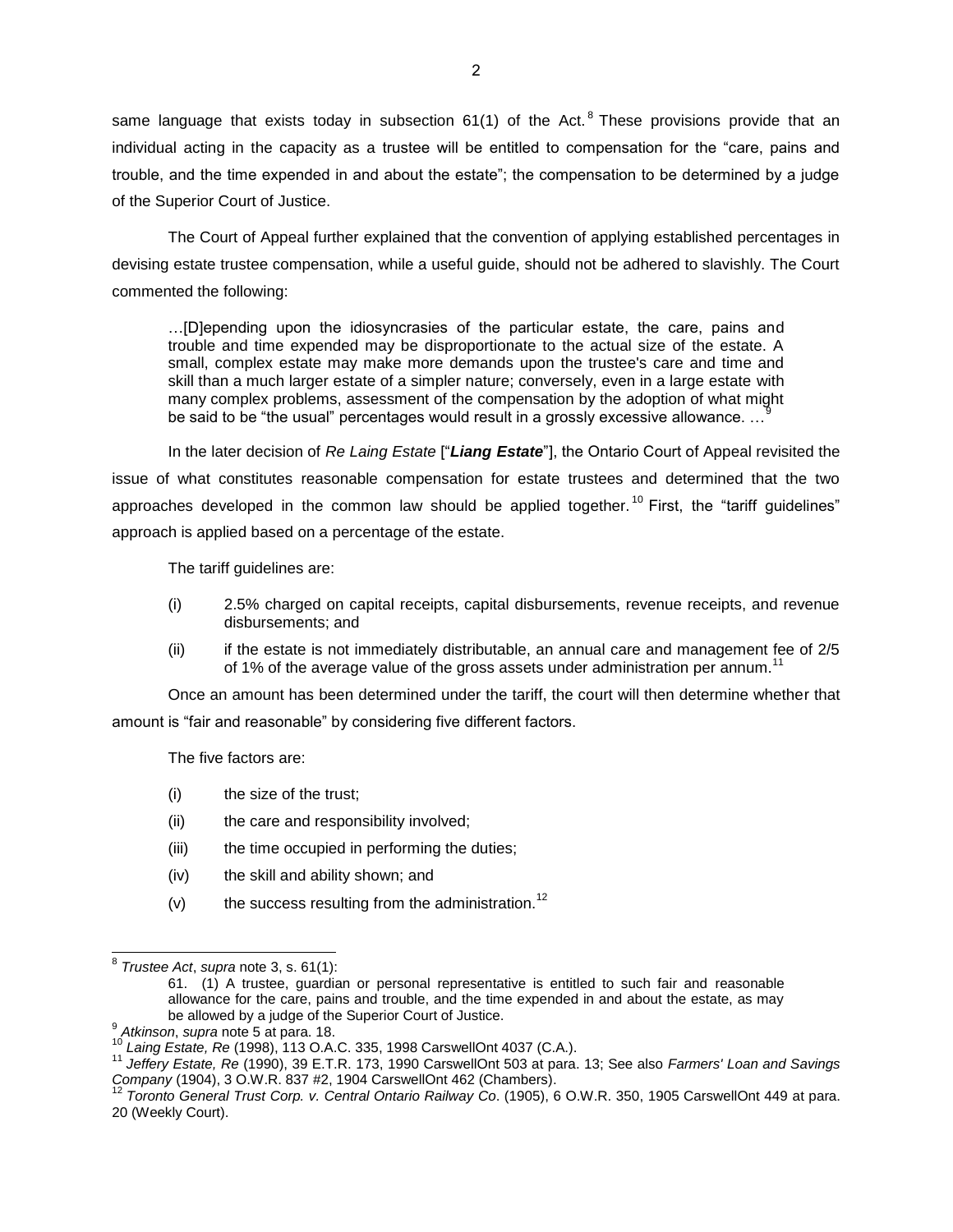#### **Special Fee**

Except where the instrument creating the trust or statute fixes the compensation of the trustee, the Court has the discretion to reduce or increase the compensation awarded. Fees above what would ordinarily be permitted may be justified in certain circumstances and are often referred to as "special fees." In *Bluestein Estate v. Bluestein* ["*Bluestein*"], the Ontario Superior Court explained as follows:

Claims for special fees are justified where extra or specialized work by the estate trustee is necessary as a result, for example, of the complexities in the administration arising from the nature of the assets, taxation problems, numerous categories of beneficiaries or litigation by or against the estate. The estate trustee must establish that the special work performed was outside the "average" estate such that the estate trustee would not be compensated adequately for all the work required to be done.<sup>13</sup>

Therefore, a trustee wishing to claim fees in addition to what would normally be awarded must establish that they engaged in tasks related to the administration of the trust that were not contemplated by the headings of core compensation under the tariff. To do so, the claimant must demonstrate that without an award for special fees, he or she would be under-compensated for the work properly performed while administering the estate.<sup>14</sup>

In *Bluestein*, part of the special fee awarded was in recognition of additional work incurred by the estate trustee in addressing various issues including resolving an oil spill, pursuing an insurance claim and processing the sale of the house belonging to the estate.<sup>15</sup> Other cases have seen awards of special fees for time-consuming tasks, such as efforts required for the management and disposal of properties belonging to the estate,<sup>16</sup> or excessive travel time required for the trustee to administer the estate;<sup>17</sup> difficult tasks, such as valuing and liquidating an estate's art collection and collectables; <sup>18</sup> and for extraordinary tasks, such as determining how payments from the Canadian Blood Agency in compensation for tainted blood should be distributed.<sup>19</sup>

#### *Professional Services*

 $\overline{a}$ 

In *Re Jones* ["*Jones*"], the Ontario Surrogate Court established that extra work required of the estate trustees to calculate the value of the estate assets would, in certain circumstances, justify the award of a special fee above and beyond the typical compensation warranted for an estate of that size. The Court found that the work required by the trustees to calculate the value of the estate's assets in light of recent changes to capital gains treatment in the *Income Tax Act* was such an instance.<sup>20</sup>

<sup>13</sup> *Bluestein Estate v. Bluestein* (2000), 33 E.T.R. (2d) 18, 2000 CarswellOnt 1054 at para. 20 (S.C.J.) [*Bluestein*].

<sup>14</sup> *Boje Estate, Re*, 2006 ABQB 599, 25 E.T.R. (3d) 214, 2006 CarswellAlta 1032 at para. 75, *A.T.A. v. Calgary Board of Education*, 2006 ABQB 817, 69 Alta. L.R. (4th) 261, 2006 CarswellAlta 1724 at para. 32.

<sup>15</sup> *Bluestein*, *supra* note 13 at para. 21.

<sup>16</sup> *Bellomo Estate, Re* (1989), 36 E.T.R. 123, 1989 CarswellOnt 541 at para. 10 (Dist. Ct.).

<sup>17</sup> *Frye Estate*, *Re*, 1992 CarswellOnt 1888 at para. 59 (Gen. Div.) [*Frye*].

<sup>18</sup> *O'Brien Estate v. O'Brien* (1996), 21 O.T.C. 264, 1996 CarswellOnt 4885 at para. 25 (Gen. Div.) [*O'Brien*]. <sup>19</sup> *Ibid*.

<sup>20</sup> *Jones, Re* (1973)*,* 1 E.T.R. 88, 1973 CarswellOnt 218 (Surr. Ct.); contra *Campin Estate, Re* (1992), 49 E.T.R. 197, 1992 CarswellOnt 549 at para. 3 (Gen. Div.).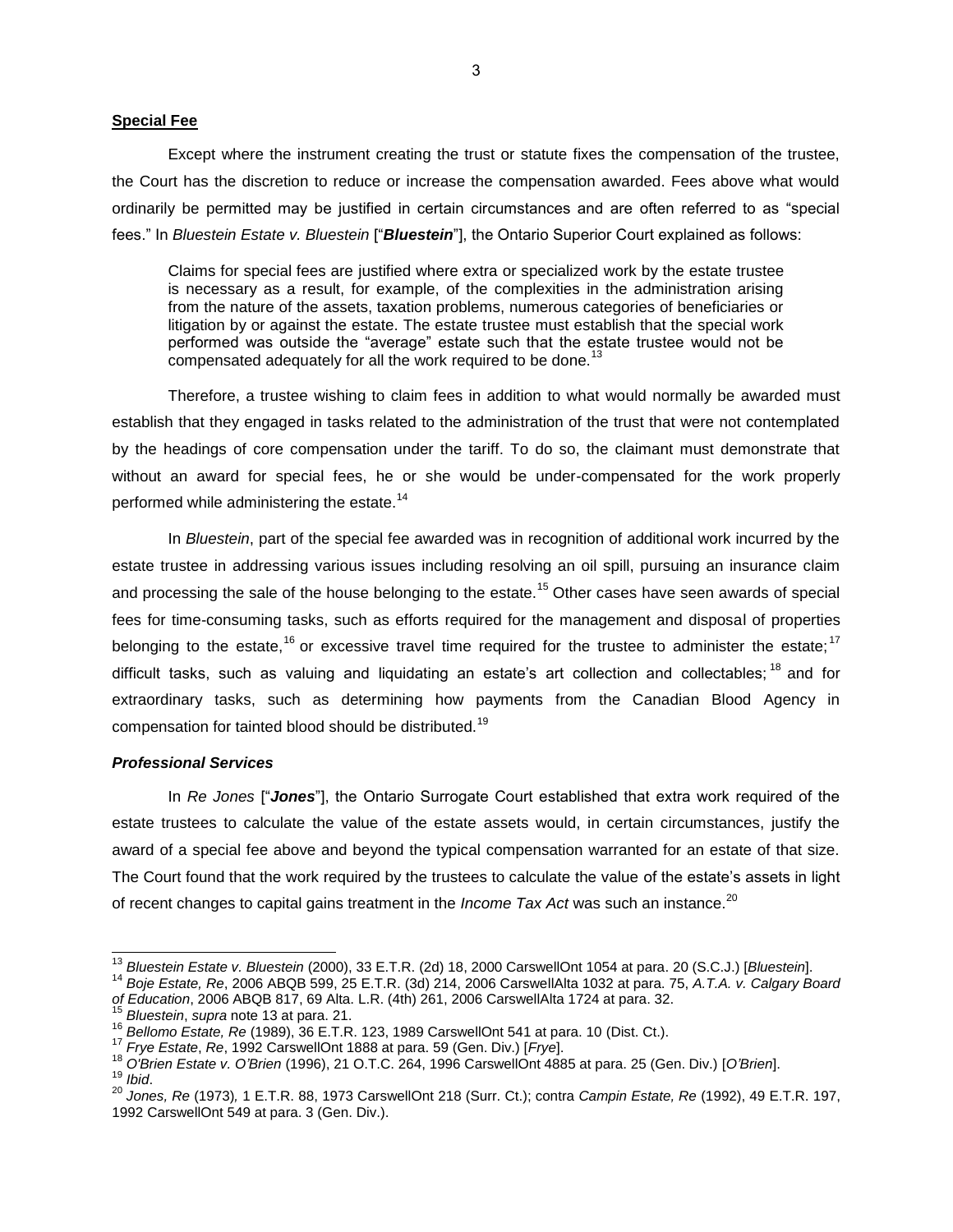Similarly, in *Bluestein* the trustee was allowed a claim for a special fee based, in part, on accounting services rendered. The Court commented that whether "income tax advice and the preparation of terminal and estate tax returns is allowed as a charge against the estate depends upon a number of factors including the complexity and size of the estate.<sup> $21$ </sup> In making that comment, the Court was mindful of the holding in *Re Goldlust Estate* ["*Goldlust*"]<sup>22</sup> where the trustee was permitted a claim for special fees for accounting advice based on the complexity of the testator's personal and corporate financial affairs.

The *Goldlust* decision was, in turn, based on *Re Miller Estate* ["*Miller*"],<sup>23</sup> wherein the Court held that accounting services were specialized services that were not within the scope of the expertise ordinarily expected of an estate trustee. Accordingly, the Court held that the estate should compensate the trustee for engaging these services in the form of a special fee and not take them out of the regular compensation. However, it is significant to note that the special fee awarded in *Bluestein* was reduced on the basis that the estate trustee was a chartered accountant and the estate was of average size and complexity. The remainder of the fee claimed by the trustee was considered part of the estate trustee's compensation.<sup>24</sup>

These examples show that while compensation for services and reimbursement are technically separate concepts, the Courts sometimes address them together. It is not permitted for the trustee to be paid twice for the same service, and if the task could have been done by the trustee personally normal compensation should be sufficient.<sup>25</sup> However, in the context of professional skills, the Act permits estate trustees to engage experts and be reimbursed for their professional fees where a higher degree of skill or expertise is required.<sup>26</sup>

The Supreme Court of Canada has confirmed that the trustee will generally be entitled to the costs associated with bringing or defending judicial proceedings if these proceedings are for the benefit of the estate  $27$ 

The Supreme Court decision in *Goodman Estate v. Geffen* ["*Goodman*"] demonstrates that a trustee will be permitted to recover costs if it is appropriate to bring an application before the court.<sup>28</sup> However, the court will be justified in denying the trustee costs where they were incurred unreasonably or

 $\overline{a}$ 

<sup>21</sup> *Bluestein*, *supra* note 13 at para. 25.

<sup>22</sup> *Goldlust Estate, Re* (1991), 44 E.T.R. 97, 1991 CarswellOnt 546 (Gen. Div.).

<sup>23</sup> *Miller Estate, Re* (1987), 26 E.T.R. 188, 1987 CarswellOnt 644 (Surr. Ct.).

<sup>24</sup> *Bluestein*, *supra* note 13 at para. 25.

<sup>25</sup> Discussed further in *Quantification of Special Fees* below.

<sup>26</sup> *Trustee Act*, *supra* note 3, s. 61(4).

<sup>27</sup> *Goodman Estate v. Geffen,* [1991] 2 S.C.R. 353, 1991 CarswellAlta 91 at para. 75 [*Goodman*].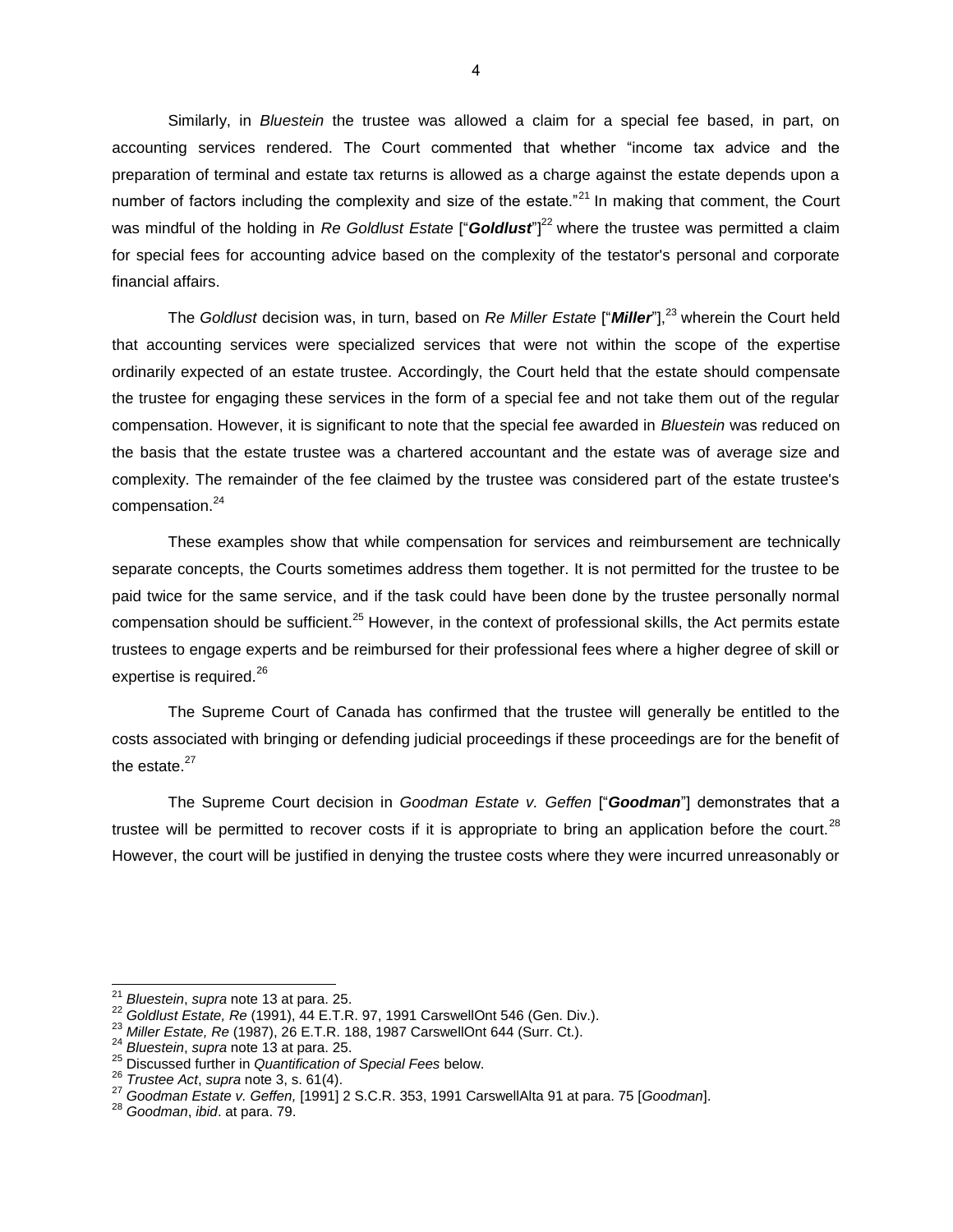in substance for the trustee's own benefit.<sup>29</sup> To this end, legal costs are subjected to closer scrutiny to quard against spurious litigation instigated for reasons other than the benefit of the estate.<sup>30</sup>

This principal was recently reiterated by Brown J. in *Salter v. Salter Estate* ["*Salter*"] where he commented that,

A view persists that estates litigation stands separate and apart from the general civil litigation regime. It does not; estates litigation is a sub-set of civil litigation. Consequently, the general costs rules for civil litigation apply equally to estates litigation - the loser pays, subject to a court's consideration of all relevant factors under Rule 57, and subject to the limited exceptions described in *McDougald Estate*. Parties cannot treat the assets of an estate as a kind of ATM bank machine from which withdrawals automatically flow to fund their litigation. The "loser pays" principle brings needed discipline to civil litigation by requiring parties to assess their personal exposure to costs before launching down the road of a lawsuit or a motion. There is no reason why such discipline should be absent from estate litigation. Quite the contrary. Given the charged emotional dynamics of most pieces of estates litigation, an even greater need exists to impose the discipline of the general costs principle of "loser pays" in order to inject some modicum of reasonableness into decisions about whether to litigate estate-related disputes. $31$ 

Apart for the appropriateness of reimbursement for costs incurred in litigation, the Courts have found that where the trustee is required to contribute extensive time facilitating the litigation he or she should be compensated for that effort. In *Re Stanley Estate* ["*Stanley*"], the Ontario Court of Justice found that a special fee for the estate trustee was warranted because dealing with a lawsuit is not a task normally expected of a trustee.<sup>32</sup> Furthermore, the special fee may be accessible even in the situation of a complicated passing of accounts.<sup>33</sup>

# *Duty to Keep Records*

The onus is on the estate trustee to ensure the accuracy of the accounts submitted at the passing of accounts.<sup>34</sup> In doing so, the estate trustee must keep proper records relating to both the property and expenses within the estate, and the time and effort exerted by the estate trustee during his/her administration of the estate to justify compensation. This requirement was discussed at length in *Re Frye Estate* ["*Frye*"], where the court emphasized that, estate trustees have a duty to "give to the trust property and the record keeping the same care and attention as a prudent man would give to his own personal affairs, and this includes his claim for compensation."<sup>35</sup>

 $\overline{a}$ 

74.17 (1) Estate trustees shall keep accurate records of the assets and transactions in the estate and accounts filed with the court shall include [various requirements listed from (a) to (j)].

<sup>29</sup> Waters, *supra* note 2 at 1209-1210.

<sup>30</sup> See *McDougald Estate v. Gooderham* (2005), 255 D.L.R (4th) 435, 2005 CarswellOnt 2407 (C.A.), *Salter v. Salter Estate*, [2009] W.D.F.L. 3762, 2009 CarswellOnt 3175 (S.C.J.) [*Salter*], *Proudfoot Estate, Re*, 1993 CarswellOnt 4185 at para. 24 (Gen. Div.).

<sup>31</sup> *Salter*, *ibid*. at para 6.

<sup>32</sup> *Stanley Estate, Re* (1996), 13 E.T.R. (2d) 102, 1996 CarswellOnt 1180 at para. 7 (Gen. Div.) [*Stanley*]; See also *Thoburn Estate, Re*, [1945] O.W.N. 895, 1945 CarswellOnt 353 at para. 13 (High Ct. J.).

<sup>33</sup> See e.g. *Krentz Estate v. Krentz*, 2011 ONSC 4375, 66 E.T.R. (3d) 193, 2011 CarswellOnt 5886 at para. 35  $(S.C.J.).$ 

<sup>34</sup> *Rules of Civil Procedure*, *supra* note 4, R. 74.17:

<sup>35</sup> *Frye*, *supra* note 17 at para. 27.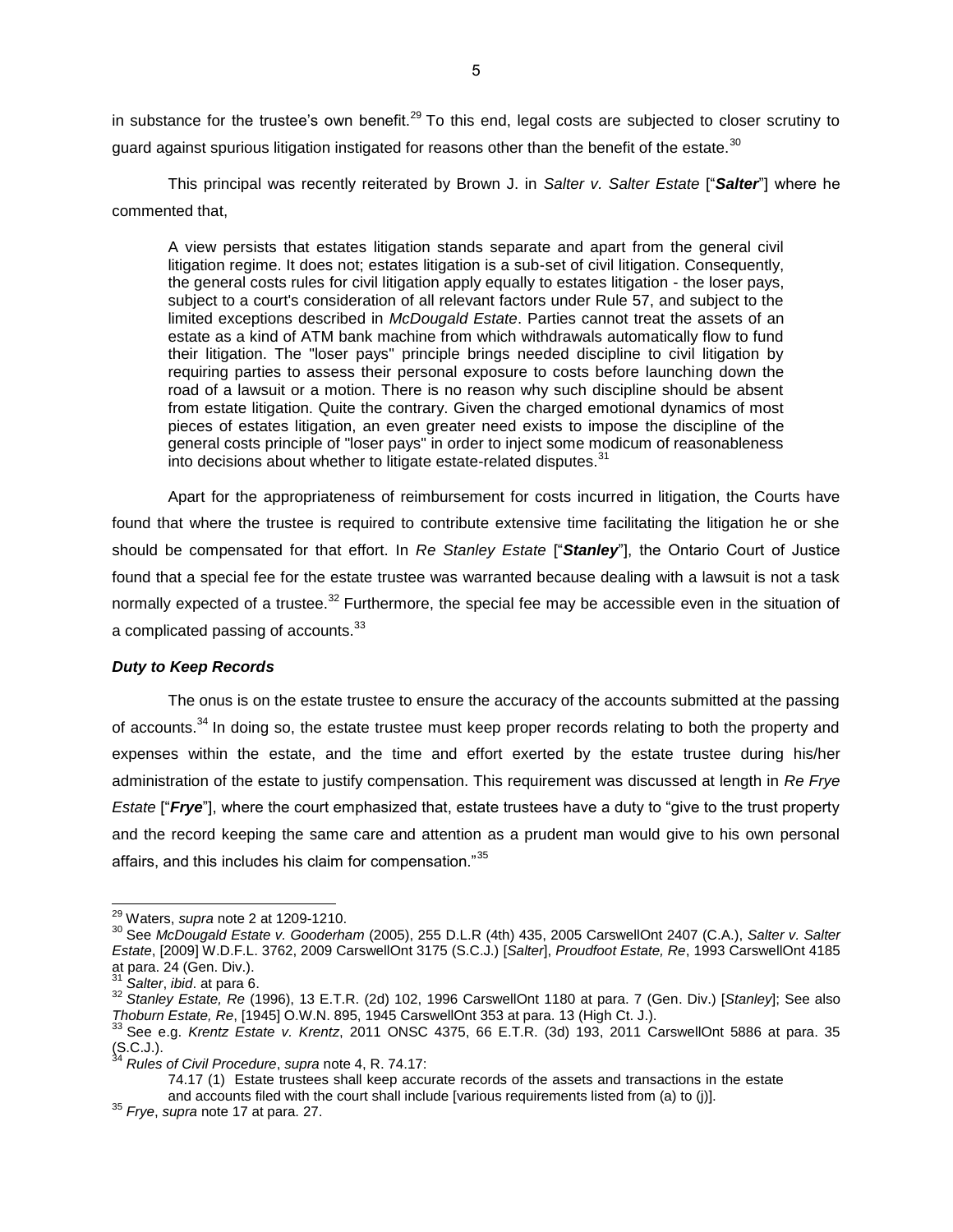Moreover, the Court commented that there is an obligation on those claiming compensation to identify and prove the activities carried out by them, as they relate to the time expended, in sufficient detail as to satisfy the audit judge that the time is reflective of the work claimed.<sup>36</sup> Notably, this principle applies not only to appropriate record keeping of the estate, but also in justifying a special fee.

In assessing the validity of the special fee claimed by the trustees, the Court in *Frye* held that it was unable to determine whether certain work claimed in the special fee was in fact outside of the compensation provided in the tariff. Similarly, in *Stanley*, the Court found that there was no evidence of the specific time spent defending a lawsuit by the trustees. Although it was held that the trustees were entitled to a special fee for their time, the Court reduced their compensation because of inadequate record keeping.<sup>37</sup>

#### *Quantifying the Special Fee*

To quantify the amount that should be awarded for a special fee, Greer J. of the Ontario Court of Justice commented, in *Re O'Brien Estate* ["*O'Brien*"], that "[t]he setting of Special Fees is an art and not a science. It is extraordinary compensation awarded in special circumstances, the amount of which is in the discretion of the Judge."<sup>38</sup>

In determining what is reasonable, the general premise is that a trustee may not recover expenses that were incurred as a result of his or her own misconduct.<sup>39</sup> This was seen in the context of *Frye*, discussed above, where the court reduced the special fee awarded to about half of what was claimed because it was unable to clearly assess the time spent by the trustee in administering the estate.<sup>40</sup>

Furthermore, as discussed above under *Professional Services*, the trustee must carry out the routine tasks of the estate that a layperson is capable of performing him or herself.<sup>41</sup> This principle extends to situations where the estate trustee is a lawyer. Although a lawyer is statutorily entitled to a "fair and reasonable" allowance in respect of the "necessary professional services" which she or he has rendered, this does not extend to services undertaken in the capacity as a trustee.<sup>42</sup> In this respect, the principles apply in the same way as they would if the lawyer was a different person from the trustee. In *Bott Estate (Trustee of) v. Macaulay* ["*Bott*"], the Court reiterated that a lawyer-trustee cannot charge fees at his or her legal rates for the routine work of the estate that a trustee is expected to perform unless there was an agreement or a provision in the trust document that explicitly provided for it.<sup>43</sup>

l <sup>36</sup> *Frye*, *ibid*. at paras. 24, 29, 36-37.

<sup>37</sup> *Stanley*, *supra* note 32 at para. 7.

<sup>38</sup> *O'Brien*, *supra* note 18 at para. 27 (Gen. Div.).

<sup>&</sup>lt;sup>39</sup> It follows also that expenses voluntarily assumed by the trustee may generally not be recovered.

<sup>40</sup> *Frye*, *supra* note 17 at par.a 56.

<sup>41</sup> Waters, *supra* note 2 at 1214.

<sup>42</sup> *Trustee Act*, *supra* note 3, s. 61(4).

<sup>43</sup> *Bott Estate (Trustee of) v. Macaulay* (2005), 76 O.R. (3d) 422, 2005 CarswellOnt 3743 at paras. 26-28 (S.C.J.) [*Bott*], *Solicitors, Re* (1973), 2 O.R. (2d) 104, 1973 CarswellOnt 1011 at para. 6 (Assessment Officer) (however, even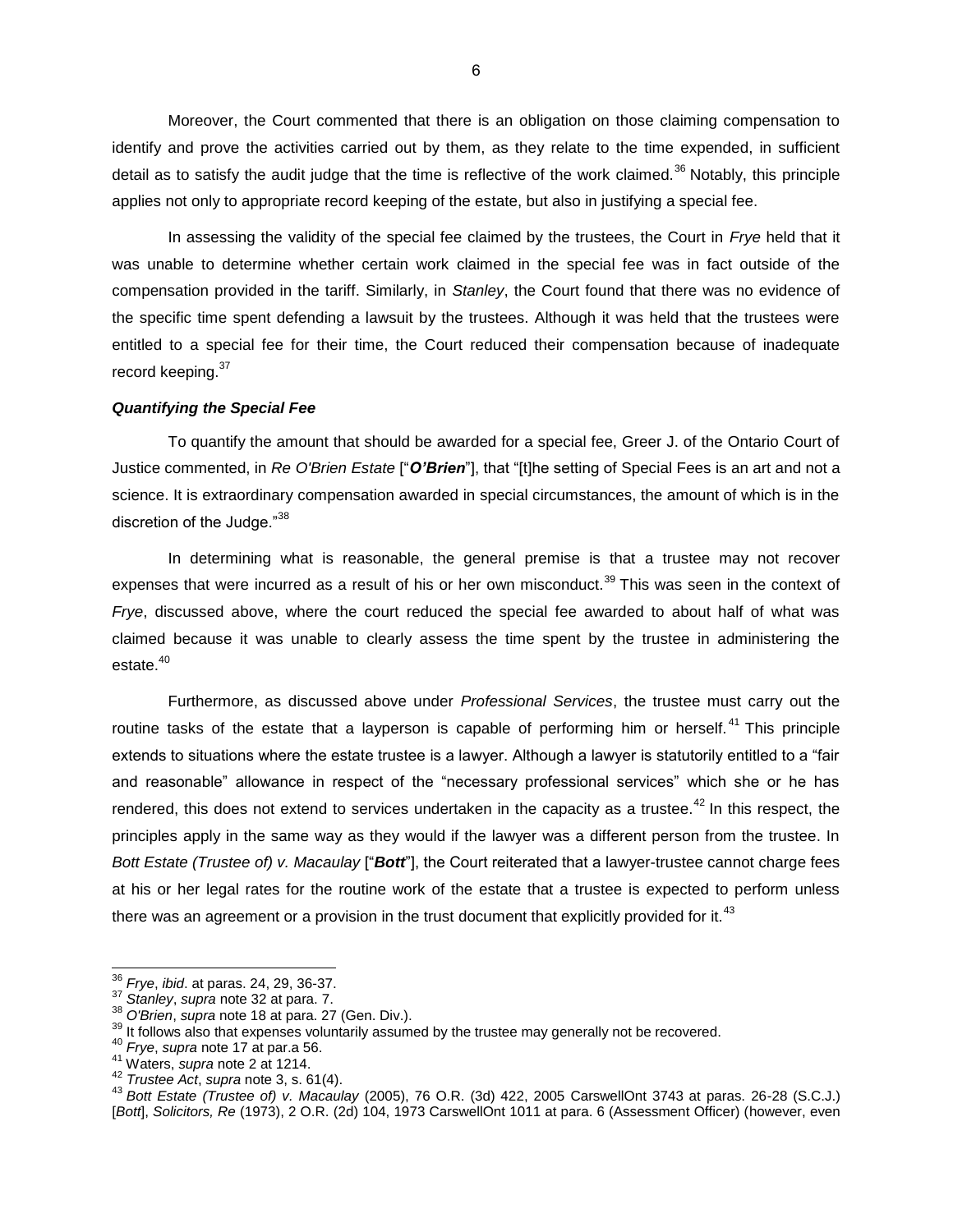A final consideration in the exercise of discretion by the Court is the estate trustee's conduct. Where the court determines that the trustee has contributed to the complexity of the administration of the estate, it may determine that a special fee should be reduced, or is not warranted. A clear example of this would be unscrupulous behavior. In *Re Assaf Estate* ["*Assaf*"] the Ontario Superior Court commented that allegations of egregious conduct on the part of the estate trustee would impact the determination of a special fee if proved.<sup>44</sup>

However, it is possible that the special fee may be reduced due to the trustee's conduct even where he or she is acting in good faith. In *Re Philp Estate* ["**Philp**"],<sup>45</sup> the Court disallowed a special fee claimed on the basis that a residual beneficiary complicated matters unnecessarily. The Court held the estate trustees accountable for contributing to the delay, which had been caused, in part, by the beneficiary seeking legal advice after communications between him and the estate trustees broke down.

#### **Role of Counsel**

l

When discussing the role of a lawyer in estate matters, it bears repeating that it is not possible for a lawyer to be retained by an estate directly. An estate, which is a form of trust, is not a legal entity.

Lawyers sometimes refer to themselves as acting for the estate. This is not correct. The lawyer is in fact acting for the estate trustee, the legal owner of the assets. This principle was articulated by the Superior Court in *Bott*, where Cullity J. stated that,

Although references to an estate solicitor are deeply ingrained in estate practice in this jurisdiction, they are descriptive only of the work a solicitor is retained to perform for his client. An estate is not a juridical person and cannot retain anyone, or incur liabilities. An estate solicitor is one performing services to a personal representative acting as such.<sup>4</sup>

It follows then that the duty of care owed by the lawyer in respect of the duties being performed by the estate trustee is to the estate trustee directly.

It is a duty of the trustee's lawyer to advise the trustee on how to perform his or her fiduciary obligations and accordingly it is recommended that the lawyer explain to his/her client (the trustee) the legal duties and responsibilities imposed on the trustee at the outset of the retainer.<sup>47</sup> Throughout the retainer, the lawyer must continue to advise the trustee on his or her fiduciary responsibilities including

if such an agreement existed, the beneficiaries would still have the right to challenge it on the basis of its fairness and reasonableness pursuant to the *Solicitors Act*, s. 16(1)).

<sup>44</sup> *Assaf Estate, Re* (2006), 23 E.T.R. (3d) 61, 2006 CarswellOnt 467 at para. 75 (S.C.J.).

<sup>45</sup> *Philp Estate, Re* (1989)*,* 35 E.T.R. 210, 1989 CarswellOnt 537 at paras. 17 (Surr. Ct.).

<sup>46</sup> *Bott*, *supra* note 43 at para 19. Note that in the context of the *Income Tax Act*, R.S.C. 1985, c. 1 (5th Supp.), by operation of sub-sections 104 (1) and (2) an estate is deemed to be an individual and therefore may incur liability for taxes. Furthermore, in the context of the *Bankruptcy Insolvency Act*, R.S.C. 1985, c. B-3, the deceased remains the insolvent person, but the estate trustee takes on responsibility for the implications of the bankruptcy as follows: (i) in the context of a Section 49 assignment in bankruptcy, the estate trustee acts on behalf of the deceased; and (ii) in the context of a contested bankruptcy in Sections 43 and 44, the estate trustee accepts service on behalf of the deceased and becomes personally liable for distributions of estate property until the dispute is resolved.

<sup>47</sup> Brian A. Schnurr, *Estate Litigation*, 2d ed., loose-leaf (Toronto: Thompson Carswell, 2012) at 21.12-12.13.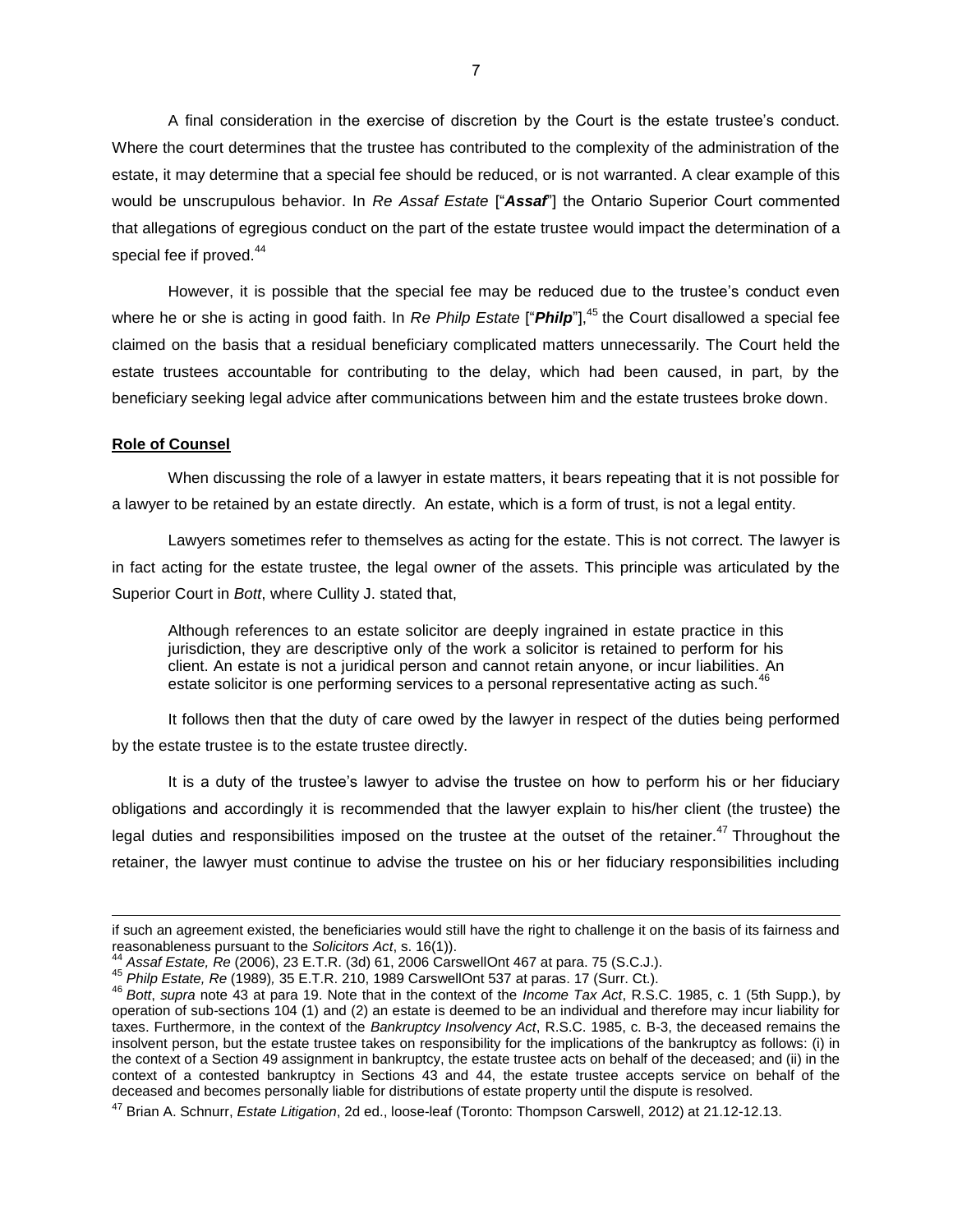the fees that may be requested for on the passing of accounts. It is at this stage that the question will be raised regarding the entitlement of the estate trustee to the special fee, if any.

Returning to the description in *Bluestein*, the question to be considered is whether the trustee has been required to perform extra or specialized work due to complexities in the administration of the estate. If, after explaining the law, the lawyer is instructed by the trustee to do so, the lawyer should assist the trustee in preparing a claim for a special fee consistent with the requirement for the claim to be at a reasonable rate and supported by documentation of the time spent and the work performed.

#### *Lawyer's Relationship to Beneficiaries - Does One Exist?*

Although the relationship between the lawyer and trustee dictates that the lawyer owes a duty to the trustee directly as the client, there is a body of law that has established that, in certain circumstances, a theoretical duty of care may be imposed on the lawyer in respect of the beneficiaries. These two duties are fundamentally different in nature; where the first is based in the fiduciary relationship between the solicitor and client, the later stems from the principal articulated in *Hedley Byrne & Co. v. Heller and Partners* ["*Hedley Byrne*"] that "if someone possessed of special skill undertakes, quite irrespective of contract, to apply that skill for the assistance of another person who relies on such skill, a duty of care will arise."<sup>48</sup>

In *Whittingham v. Crease & Co* ["*Whittingham*"], the lawyer for the deceased was found liable to the intended beneficiaries of a will.<sup>49</sup> In that case, the Court found that despite there being no contractual relationship between the lawyer and the plaintiff beneficiaries, by undertaking to oversee the execution of the will the lawyer became liable to them for its proper execution. Similarly, in *Tracy v. Atkins* ["*Tracy*"], the British Columbia Court of Appeal found a real-estate lawyer, acting for the purchaser, liable for losses incurred by estate beneficiaries because he had undertaken work that would ordinarily be done by the vendor's solicitor in conveying an estate property.<sup>50</sup> The Court noted that a lawyer would not ordinarily be in a relationship of such proximity with an opposing party, but in this context the lawyer placed himself in the position of dealing with the beneficiaries' interests when he ought to have known that they were relying on him to protect those interests.<sup>51</sup>

In *White v. Jones* ["*White*"], the House of Lords discussed liability as arising from the duty of care owed to the client, the breach of which resulted in damages to the disappointed beneficiary. In his reasons, Lord Geoff concluded as follows:

In my opinion, therefore, your Lordships' House should in cases such as these extend to the intended beneficiary a remedy under the *Hedley Byrne* principle by holding that the assumption of responsibility by the solicitor towards his client should be held in law to

<sup>48</sup> *Hedley Byrne & Co. v. Heller and Partners*, [1964] A.C. 465, [1963] 2 All E.R. 575 (H.L.).

<sup>49</sup> *Whittingham v. Crease & Co* (1978), 88 D.L.R. (3d) 353, 1978 CarswellBC 456 at paras. 60-61 (S.C.); See also *Delgrosso v. Paul* (1999), 45 O.R. (3d) 605, 1999 CarswellOnt 4561 at paras. 8-9 (Gen. Div.).

<sup>50</sup> *Tracy v. Atkins* (1979), 105 D.L.R. (3d) 632, 1979 CarswellBC 357 at paras. 8-19 (C.A.) [*Tracy*]; See also *Pelky v. Hudson Bay Insurance Co.* (1981), 35 O.R. (2d) 97, 1981 CarswellOnt 706 at para. 100 (High Ct. J.).

<sup>51</sup> *Tracy*, *ibid*. at para. 10.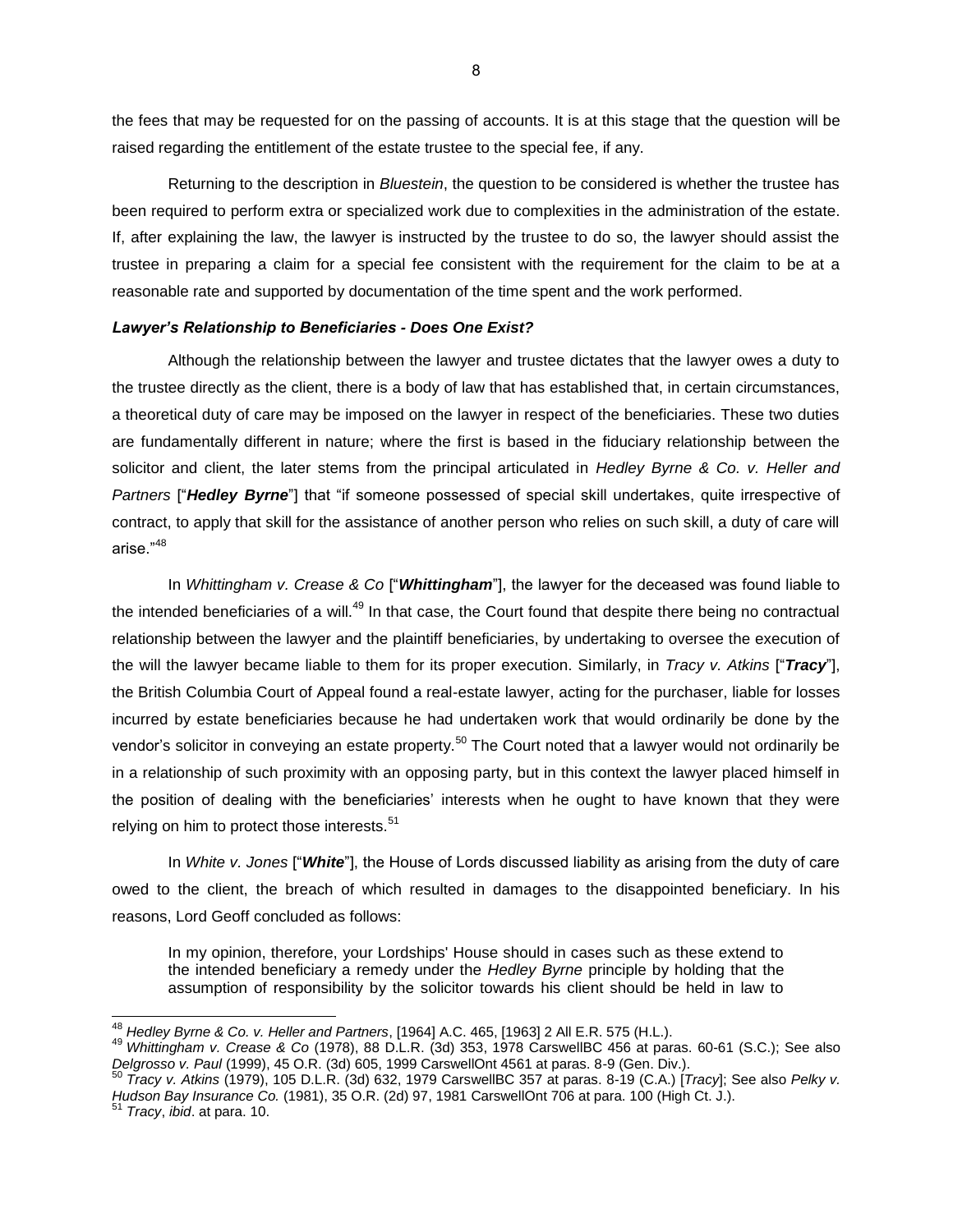extend to the intended beneficiary who (as the solicitor can reasonably foresee) may, as a result of the solicitor's negligence, be deprived of his intended legacy in circumstances in which neither the testator nor his estate will have a remedy against the solicitor. Such liability will not of course arise in cases in which the defect in the will comes to light before the death of the testator, and the testator either leaves the will as it is or otherwise continues to exclude the previously intended beneficiary from the relevant benefit.<sup>52</sup>

It is also arguable that the scope of liability that a lawyer for the estate trustee may face has been widened. In *White*, the House of Lords also commented that since the *Hedley Byrne* principle is founded upon an assumption of responsibility, the lawyer may be liable for negligent omissions as well as negligent acts of commission. <sup>53</sup> Furthermore, in *Earl v. Wilhelm* ["*Earl*"], the Saskatchewan Court of Appeal followed the reasoning of *White* and found a solicitor liable to intended beneficiaries for failing to make proper inquiries when instructions were being taken for the creation of the will.<sup>54</sup>

#### *Advising the Estate Trustee*

In the context of expanding risks, a lawyer must be careful when advising an estate trustee. Considering whether a trustee can make a claim for a special fee when it is not certain that there is sufficient reason or documentation to support that claim, the question arises what rights the beneficiaries might have, and whether a conflict of interest may result.

When advising the estate trustee in the administration of the estate, commenters warn the lawyer of the estate trustee to be mindful of the potential to be sued by the beneficiaries (or potential beneficiaries). The lawyer may be held liable in negligence for a beneficiary's losses if found to be performing the duties of the estate trustee or for incorrectly interpreting the will. Schnurr explains that the lawyer should not discuss such a potential claim with the beneficiary stating that:

…[I]t is the solicitor's job in representing the estate trustee to maximize the estate for distribution pursuant to the will and not to assist those who would make claims against the estate. … The solicitor should not initiate or engage in discussions with beneficiaries (or non-beneficiaries) about claims they might have against the estate, such as dependent support or *quantum meruit*. If the subject is raised by the individual, the solicitor should simply state that she cannot discuss such matters with the individual and recommend in writing that the individual seek legal counsel.<sup>55</sup>

The forgoing finds support in the Law Society of Upper Canada's, *Rules of Professional Responsibility* [the "**Rules**"]. In particular, Rule 2.03 imposes a duty of confidentiality requiring the lawyer to hold all information concerning his or her client in strict confidence.<sup>56</sup> Accordingly, information may only be divulged where required by law or if the lawyer believed that an identifiable person or group was

<sup>52</sup> *White v. Jones*, [1995] 2 A.C. 207 at 260 (H.L.) [*White*].

<sup>53</sup> *White*, *ibid.* at 268.

<sup>54</sup> *Earl v. Wilhelm*, [1998] 5 W.W.R. 509, 1997 CarswellSask 619 at paras 23-30 (Q.B.), aff'd 2000 SKCA 1, 2000 CarswellSask 49 (C.A.).

<sup>55</sup> Schnurr, *supra* note 47. at 12-13.

<sup>56</sup> Law Society of Upper Canada, *Rules of Professional Conduct* (effective November 1, 2001, amendments current to January 24, 2013) Rule 2.03 [*Rules*].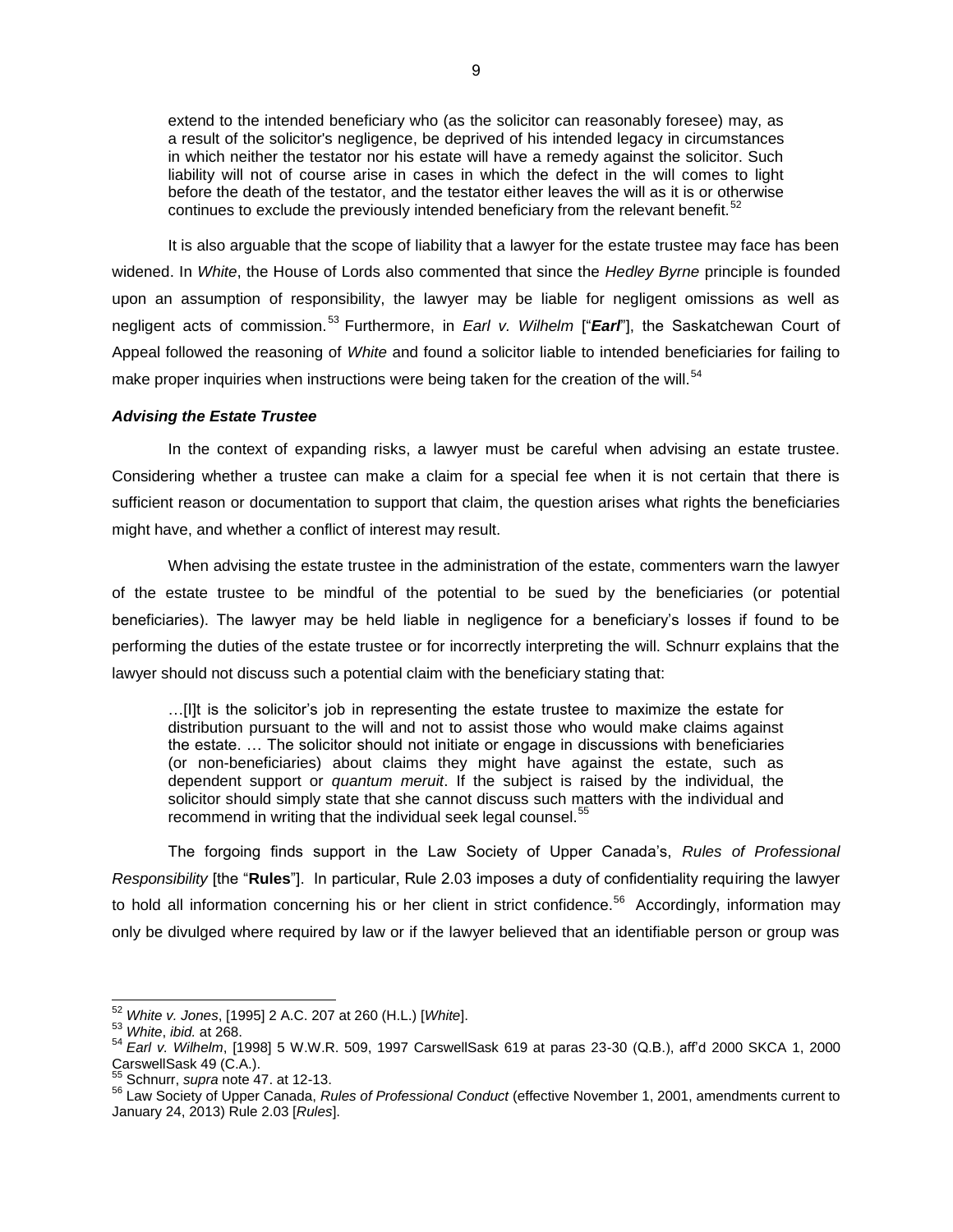in imminent danger of serious bodily or psychological harm. The commentary following sub-rule 2.03(1) states that:

… A lawyer owes the duty of confidentiality to every client without exception and whether or not the client is a continuing or casual client. The duty survives the professional relationship and continues indefinitely after the lawyer has ceased to act for the client, whether or not differences have arisen between them.<sup>57</sup>

The lawyer is also bound by the Rules to prevent dishonest behavior. Pursuant to Rule 2.02, the lawyer must not assist in or encourage any dishonest conduct, or advise a client on how to violate the law.<sup>58</sup> So, if the trustee is engaging in untoward behavior by requesting the special fee unwarranted, the lawyer may be placed in an ethical conflict and may be required to withdraw.

However, if the context is such that the trustee, after being advised of the law by his or her lawyer, remains of the view that he or she is entitled to compensation in addition to the tariff, the requirement to withdraw would likely not arise. The solicitor's duty would be to administer advice based on the state of the law and accept instructions accordingly. If his or her conclusion was that the trustee would not be entitled to a special fee but the trustee insisted on it regardless, the lawyer may continue to act for the client as instructed. However, to address the potential liability that would arise from the trustee acting against the advice given, the lawyer would be prudent to make a record of the contrary opinion in the file.

#### *Privilege and Access to Estate Communications*

In the context of communications between the lawyer and the trustee, the beneficiaries' rights again become a significant concern. Even though the lawyer-client relationship makes communications between the lawyer and the estate trustee privileged, some of those communications are not protected from being disclosed to the beneficiaries. In *Ontario (Attorney General) v. Ballard Estate* ["Ballard"],<sup>59</sup> Lederman J. for the Superior Court of Justice, Commercial List, made it clear that beneficiaries (including residuary legatees with contingent, unvested interests) are entitled to disclosure of all "trust documents." The Court held that the "joint interest" rule applied to the lawyer-client communications, and that the estate trustee and beneficiaries share an equal interest in the lawyer's advice contained within.

The joint interest rule is described in *Ballard* as being consistent with the principle behind parties in a joint retainer under sub-rule 2.04(6)(b) of the Rules, which describes the duty of a lawyer who accepts employment from more than one client to advise the clients that "no information received in connection with the matter from one can be treated as confidential so far as any of the others are

<sup>57</sup> *Rules*, *ibid*.

<sup>58</sup> *Rules*, *ibid*. Rule 2.02(5)(a).

<sup>59</sup> *Ontario (Attorney General) v. Ballard Estate* (1994), 20 O.R. (3d) 350, 1994 CarswellOnt 579 (S.C.J. [Commercial List]) [*Ballard*].